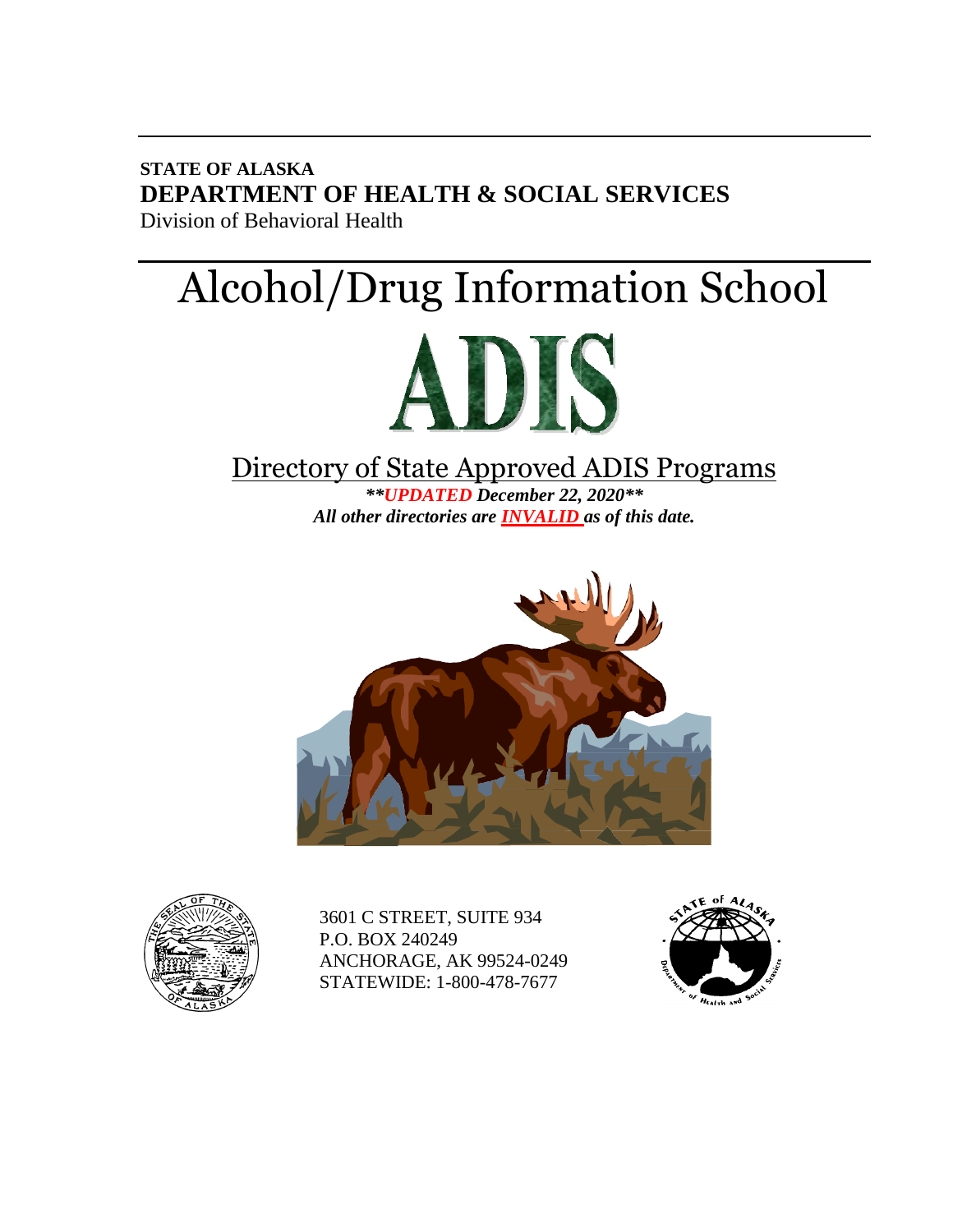### \*\*Includes the Youth ADIS Programs with Prime For Life -Under 21 Curriculum\*\* **Alcohol Drug Information School ADIS State Approved Programs**

The State of Alaska, Department of Health & Social Services, Division of Behavioral Health approves the following Adult (over 18 years of age) and Youth (under 21 years of age) Alcohol/Drug Information School Programs. Only those programs listed for **YOUTH** are currently approved for any person less than 21 years of age at the time they are to complete the program. **ADULT** programs are only for those who are at least 18 years of age at the time they begin the program.

The ADIS program does *not* in any way constitute a treatment program *nor* does it fulfill any treatment requirements. These programs *are* designed to be an educational intervention and are best suited for those who may meet Level .05 of ASAM-American Society of Addiction Medicine's Patient Placement Criteria or those in need of prevention education.

If you have any questions regarding this directory or any ADIS program, please contact the Division of Behavioral Health, ADIS Coordinator at 1-907-269-0735 or in writing at:

> ADIS Coordinator Division of Behavioral Health P.O. Box 240249 Anchorage, AK 99524-0249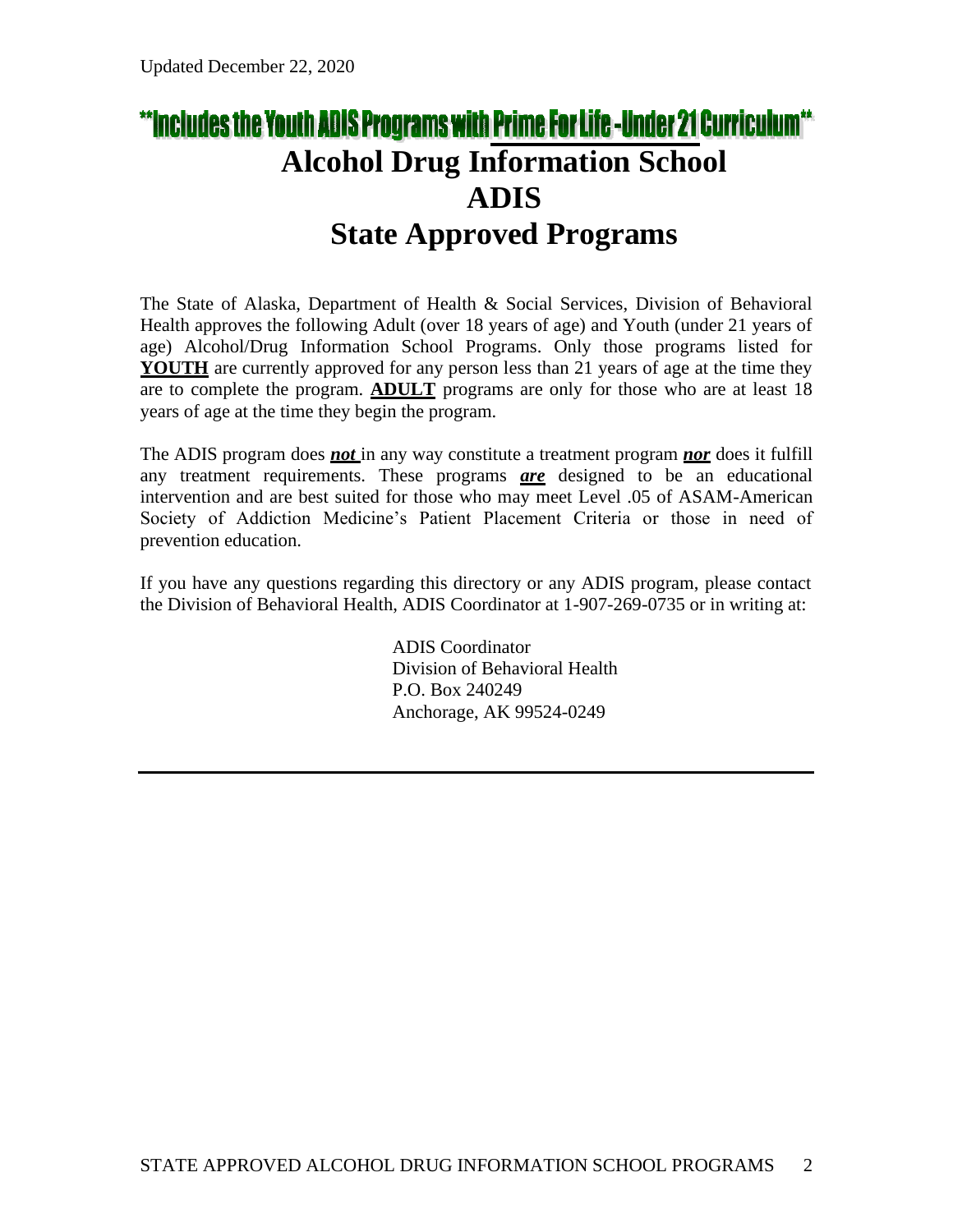### Contents

| Cordova. |  |
|----------|--|
|          |  |
|          |  |
|          |  |
|          |  |
|          |  |
|          |  |
|          |  |
| Kodiak.  |  |
|          |  |
|          |  |
|          |  |
|          |  |
|          |  |
|          |  |
|          |  |
|          |  |
| Valdez.  |  |
|          |  |
|          |  |
|          |  |

Click on name of community to go directly to that page. "Control/Home" to return to top.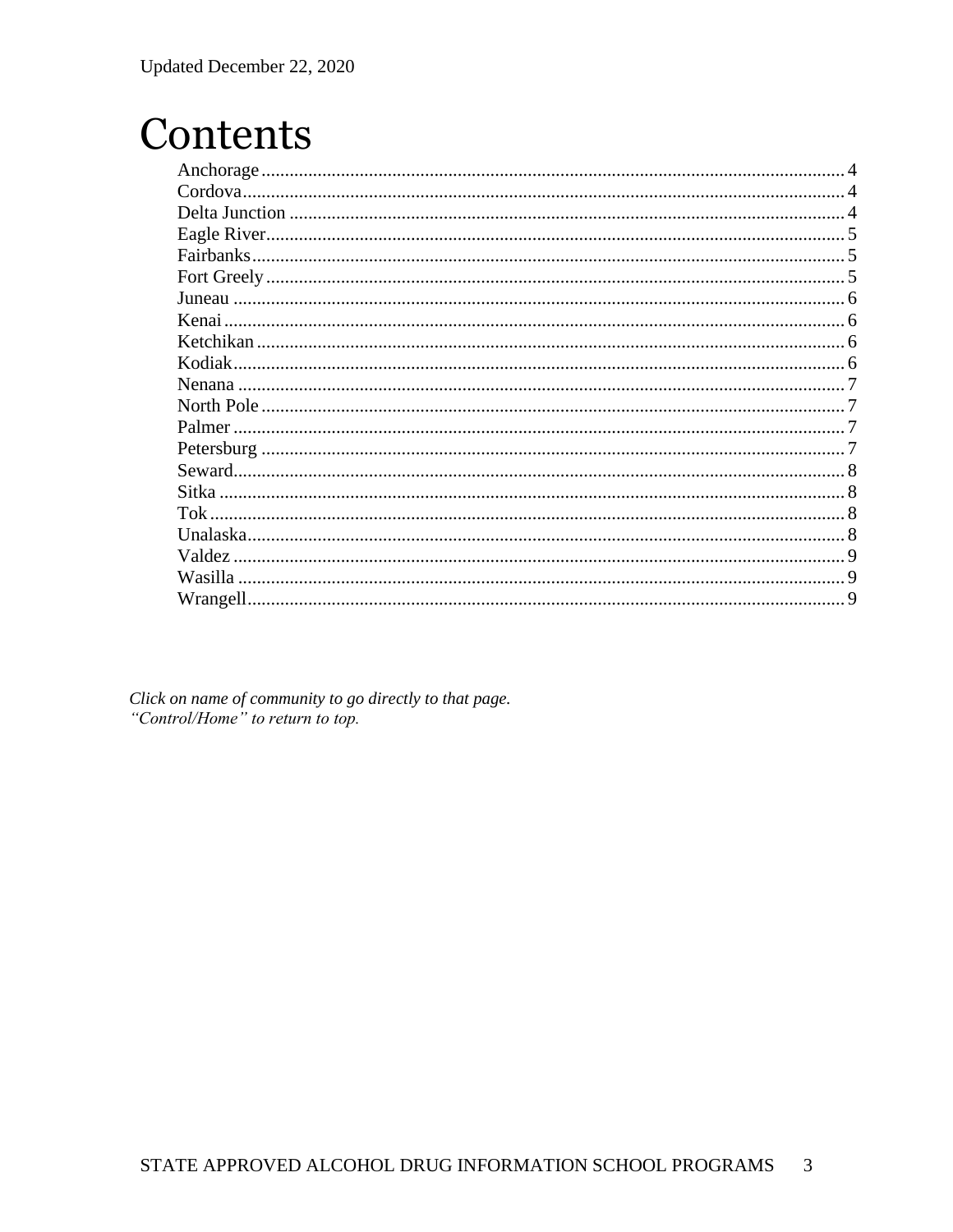# Anchorage

#### **AEON Counseling**

4325 Laurel Street, Suite 245 Anchorage, AK 99508 Phone 907-562-4606 ADULT

#### **Creative Living Publications**

(Correspondence Course) 2440 E. Tudor Rd. #1025 Anchorage, AK 99507 907-947-3962

#### **Cornerstone Recovery**

1825 Academy Drive Anchorage, AK 99507 907-339-8760

#### **Providence Breakthrough**

3760 Piper St., Suite 1108 Anchorage, AK 99508 907-212-6970

#### **Rational Recovery**

308 G St., Suite 212 Anchorage, AK 99501 907-351-8249 ADULT

#### **Renew Your Mind**

123 East Fireweed Lane, Suite 212 Anchorage, AK 99503 907- 222-5464 ADULT

#### **Salvation Army Clitheroe Center**

 $3600 \text{ E } 20^{\text{th}}$  Ave Anchorage, AK 99508 907-770-8811 ADULT

#### **Volunteers of America**

2600 Cordova Street, Suite 101 Anchorage, AK 99503 907-265-1906 or 907- 279-9634 YOUTH

#### **Pinnacle Community Health, LLC**

7125 Old Seward Hwy., Suite 201 Anchorage, AK 99518 907-290-3044

### Cordova

#### **Sound Alternatives**

P.O. Box 1092 Cordova, AK 99574 907-424-8300 ADULT/YOUTH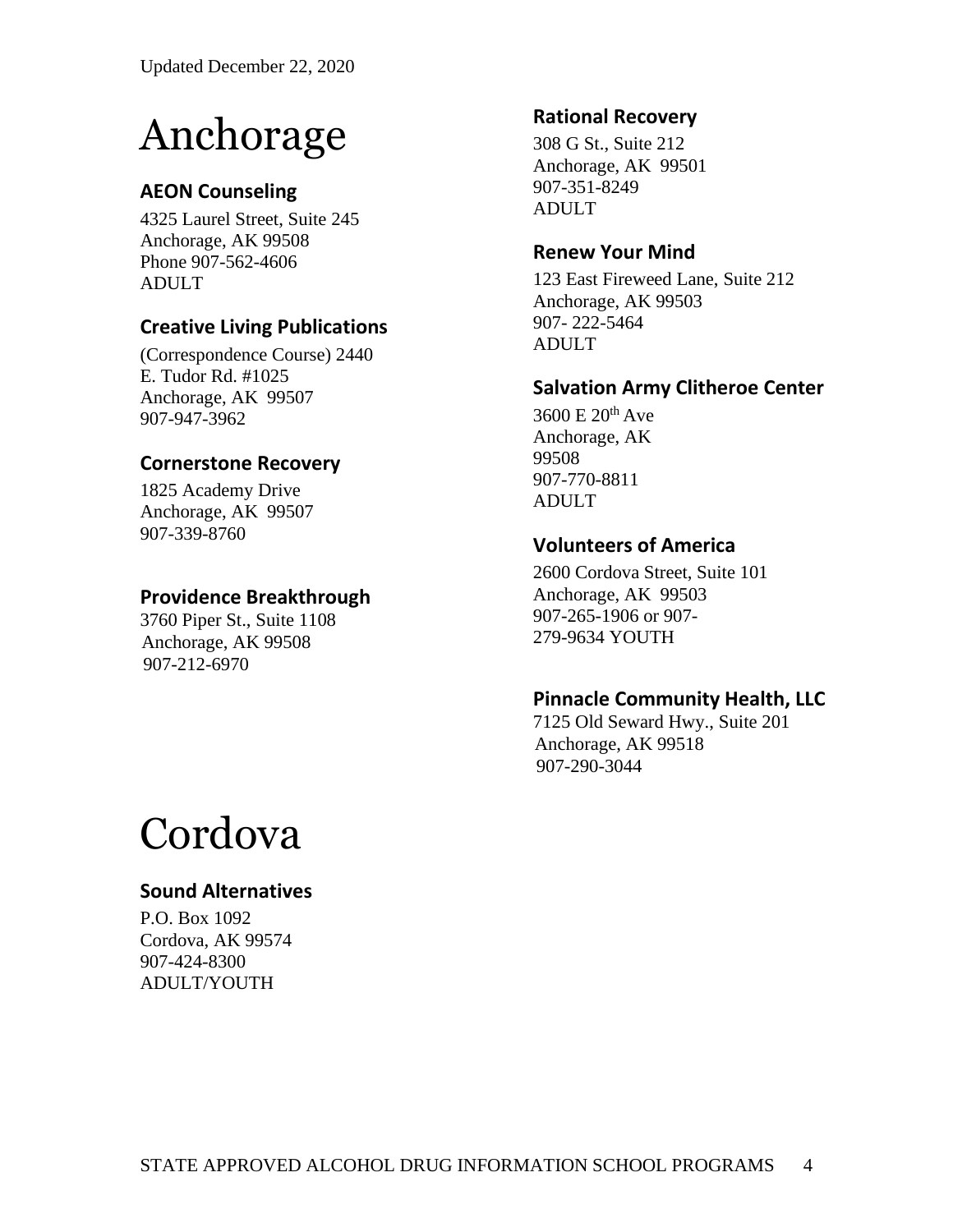Updated December 22, 2020

# Delta Junction

#### **Hats of Wisdom**

266.5 Richardson Hwy Delta Junction, AK 99737 907-803-7022 ADULT/YOUTH

# Eagle River

#### **Discovery Cove Recovery & Wellness Center**

11901 Business Blvd, Suite 2-4 (second floor, office 4) Eagle River, AK 99577 907-694-5550 ADULT/YOUTH

# Fairbanks

#### **Fresh Start**

3504 Industrial Ave. Ste. 220 Fairbanks, AK 99701 907-388-3221 ADULT

#### **Pacific Rim Counseling**

1211 Cushman St, Suite 200 Fairbanks, AK 99701 907-452-5252 ADULT/YOUTH

#### **Pichette Counseling Services**

626 2nd Street, Suite 204 Fairbanks, AK 99701 907-459-6401 ADULT

## Fort Greely

#### **Fort Greely ASAP**

Building 702, Room 4, 1<sup>st</sup> Street Fort Greely, AK 99731 907-873-3353 Military Veterans Only ADULT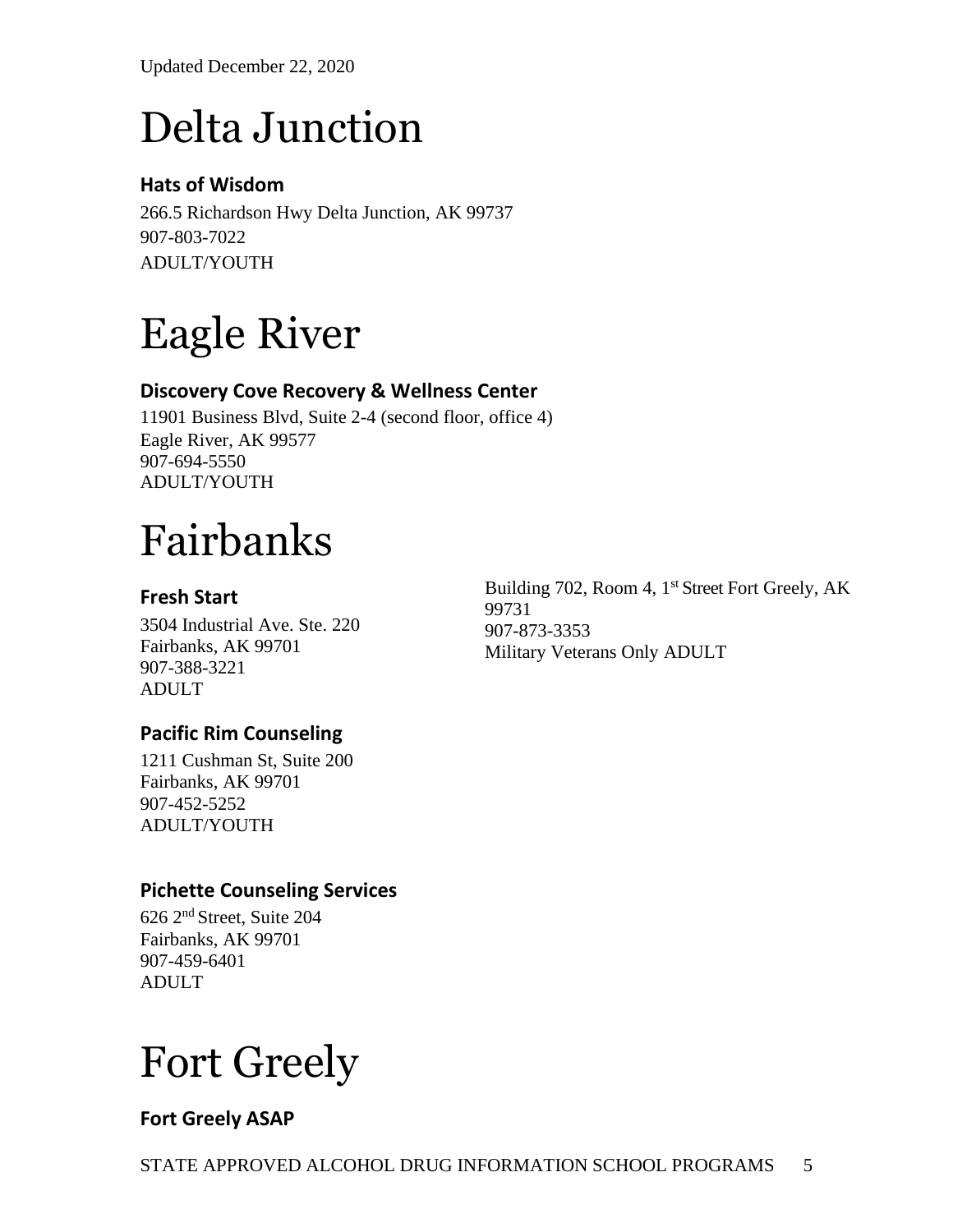Updated December 22, 2020

#### **Restore**

**Incorpo rated**  542 4th Ave., Suite B-101 Fairbank s, AK 99701 907-374-1097 ADULT

#### **Seven Secrets Counseling**

2515 Missi on Rd. North Pole, AK 99705 907-488-4561 or 907-590- 0064 ADULT/YOU TH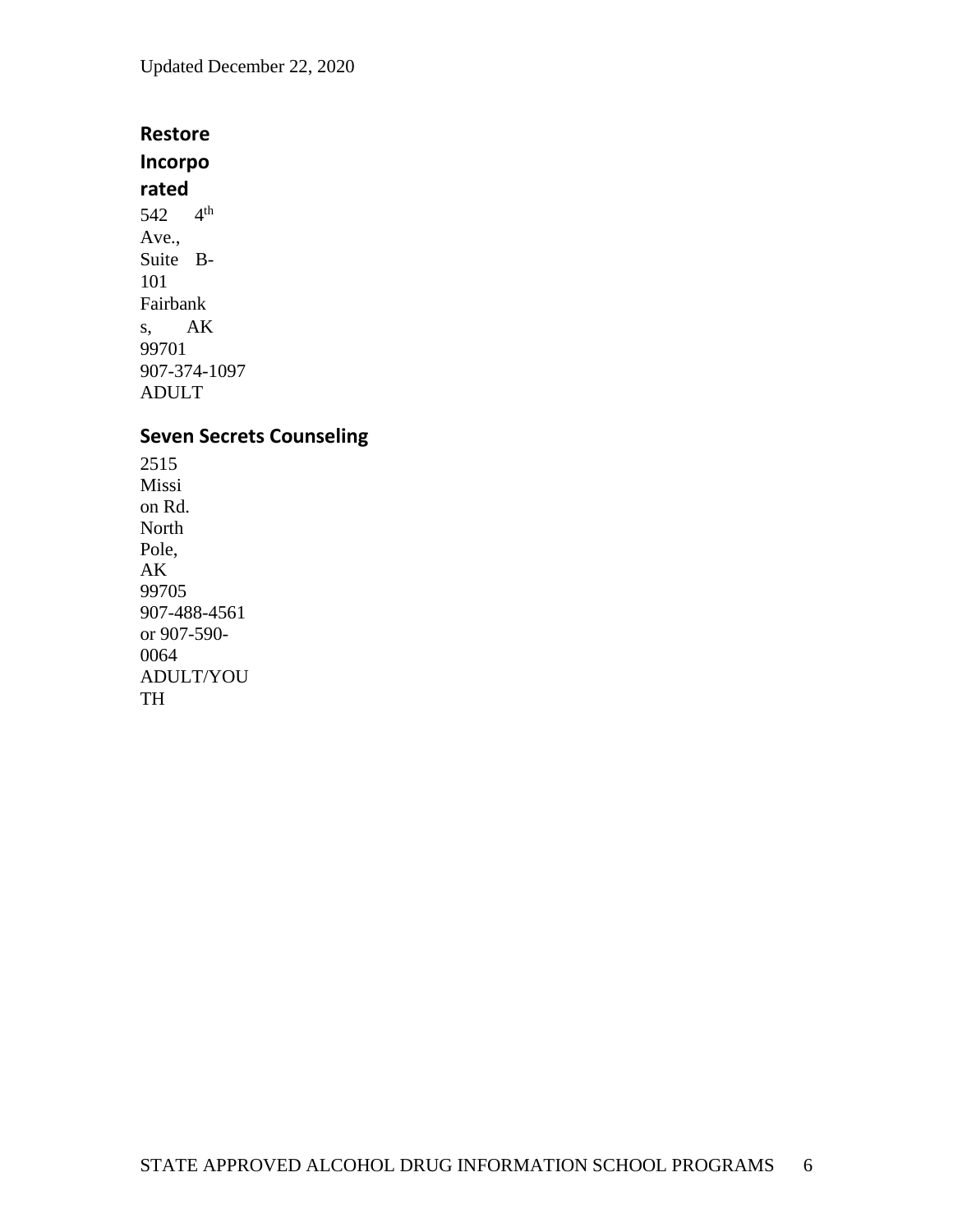### Juneau

#### **JAMHI Health and Wellness**

3406 Glacier Hwy Juneau, AK 99801 907- 463-6804 ADULT/YOUTH

### Kenai

#### **Akeela, Kenai**

805 Frontage Rd. Suite 200B Kenai,, AK 99611 907-283-6586

#### **Cook Inlet Council on Alcohol and Drug Abuse (CICADA)**

10200 Kenai Spur Hwy. Kenai, AK 99611 907- 283-3658 ADULT/YOUTH

## Ketchikan

#### **Gateway Center for Human Services**

3050 Fifth Avenue Ketchikan, AK 99901 907-225-4135 ADULT/YOUTH

### **Rainbird Solutions**

2512 3<sup>rd</sup> Ave Ketchikan, AK 99901 907-204-0635 ADULT/YOUTH

# Kodiak

#### **KANA (Kodiak Area Native Association)**

Mailing: 3449 E. Rezanof Dr. Physical: 323 Carolyn St. Kodiak, AK 99615 907- 486-7380 ADULT/YOUTH

**Providence Kodiak Island Counseling Center** 717 E Rezanof Dr. Kodiak, AK 99615 907- 481-2400 ADULT/YOUTH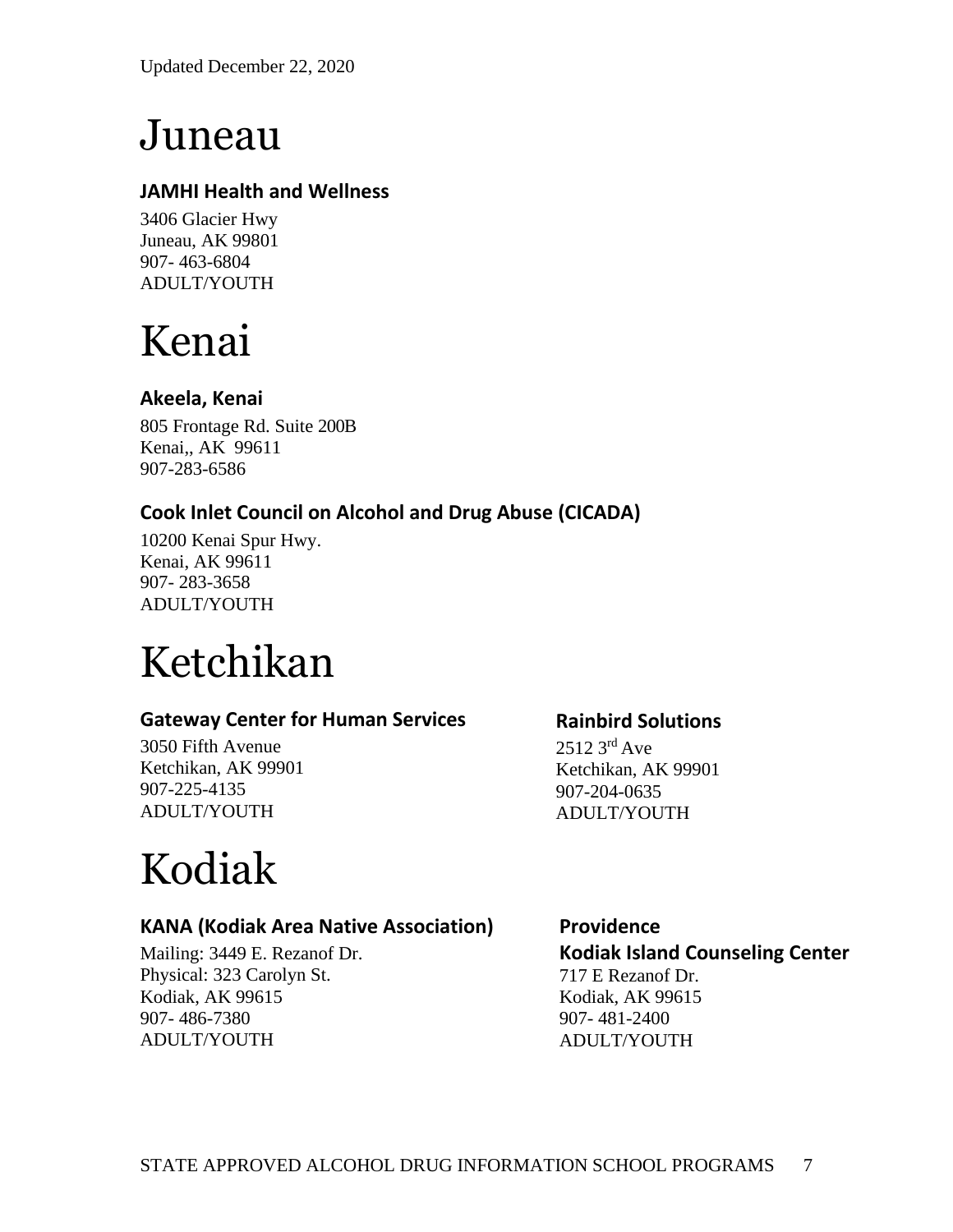### Nenana

#### **Railbelt Mental Health & Addictions**

P.O. Box 159 Nenana, AK 99760 907-832-5557 ADULT/YOUTH

# North Pole

#### **Seven Secrets Counseling & Social Skills**

2515 Mission Rd. North Pole, AK 99705 907-488-4561 or 907-590-0064 ADULT/YOUTH

## Palmer

#### **AKEELA, Mat-Su**

561 S. Denali St., Suite F Palmer, AK 99645 907-707-1291 ADULT

## Petersburg

#### **Petersburg Mental Health Services**

100 Fram St. Suite 1 Petersburg, AK 99833 907-772-3332 ADULT/YOUTH

#### **True North Counseling**

 $15 \frac{12^{th}}{3}$  Street Petersburg, AK 99833 907-650-7292 ADULT/YOUTH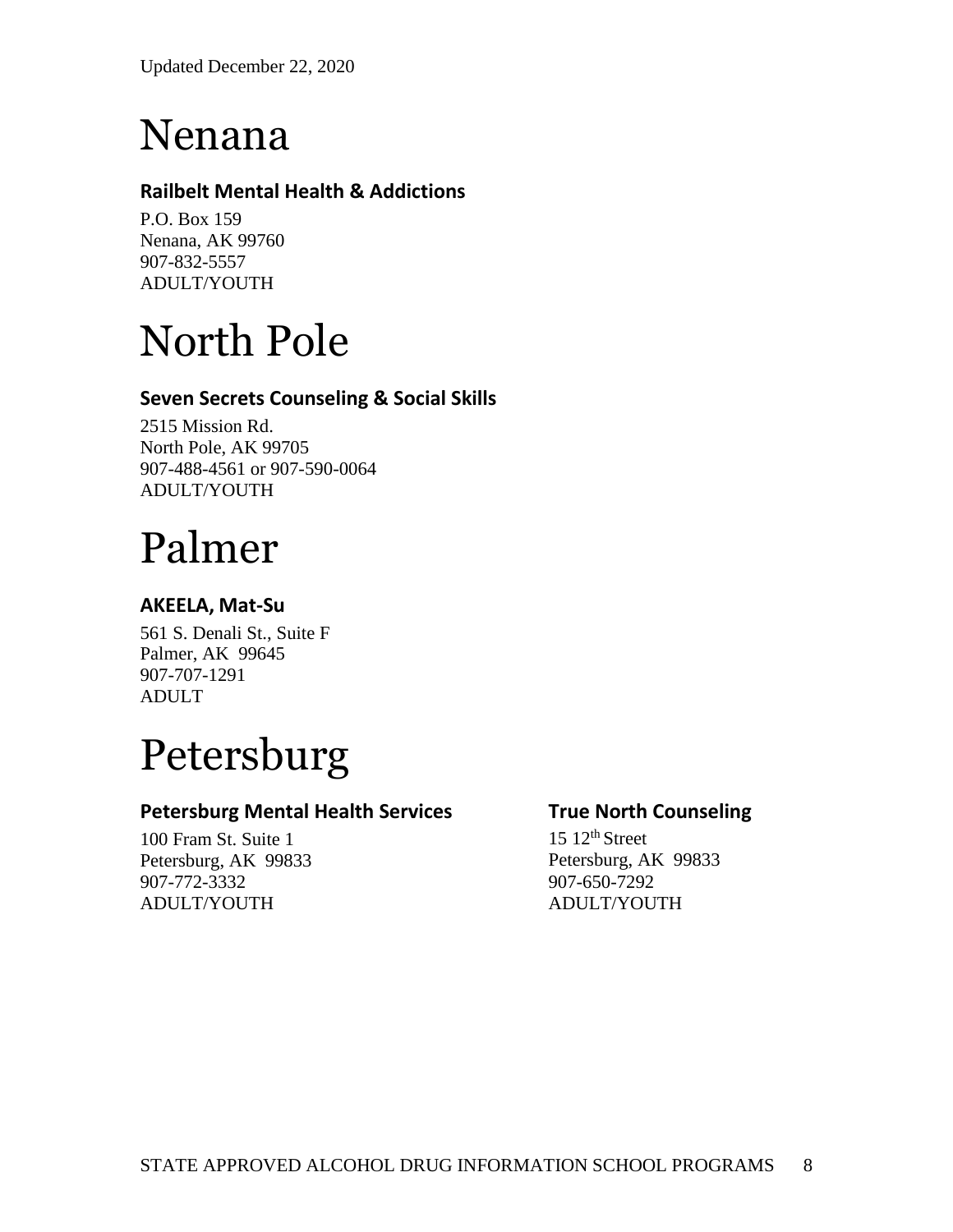Updated December 22, 2020

### Seward

#### **Seaview Community Services**

302 Railway Avenue Seward, AK 99664 907- 224-5257 ADULT/YOUTH

### Sitka

#### **Sitka Counseling & Prevention Services**

113 Metlakatla St. Sitka, AK 99835 907-747-3636 ADULT/YOUTH

### Tok

#### **UPPER TANANA Behavioral Health (TCC) TANANA CHIEFS CONFERENCE** P.O. Box 398 Tok, AK 99780 907-883-5106 Toll free: 877-883-5106

# Unalaska

#### **Aleutian Pribilof Island Association (APIA)**

P.O. Box 1148 Unalaska, AK 99685 907-581-2751 ADULT/YOUTH